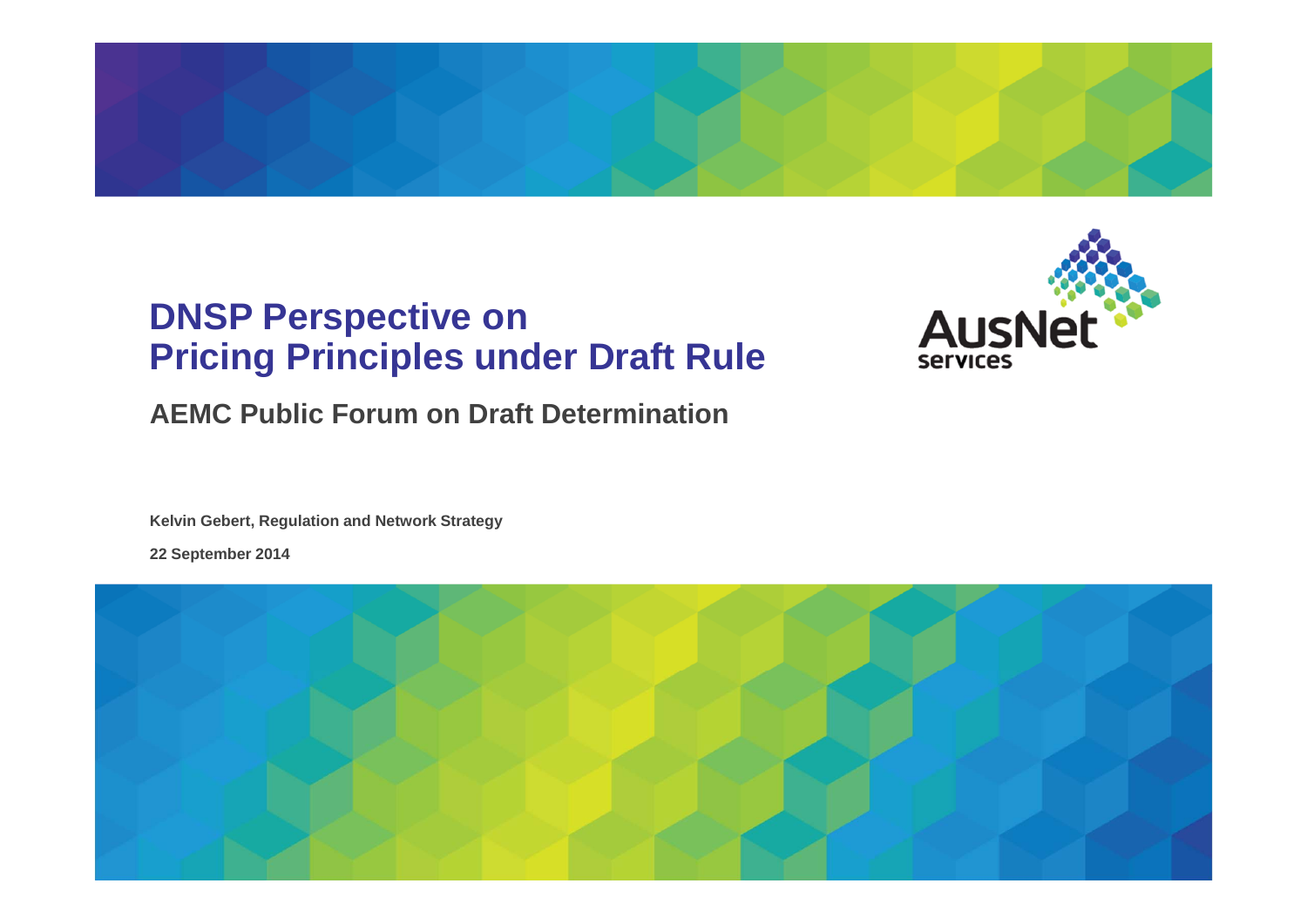## **Some Observations**



### **Vic Energy Forecasts**





### **Trend is variable**

- › Population growth corridors maintaining demand growth
- › The AEMO forecasts are reflected in trends across established communities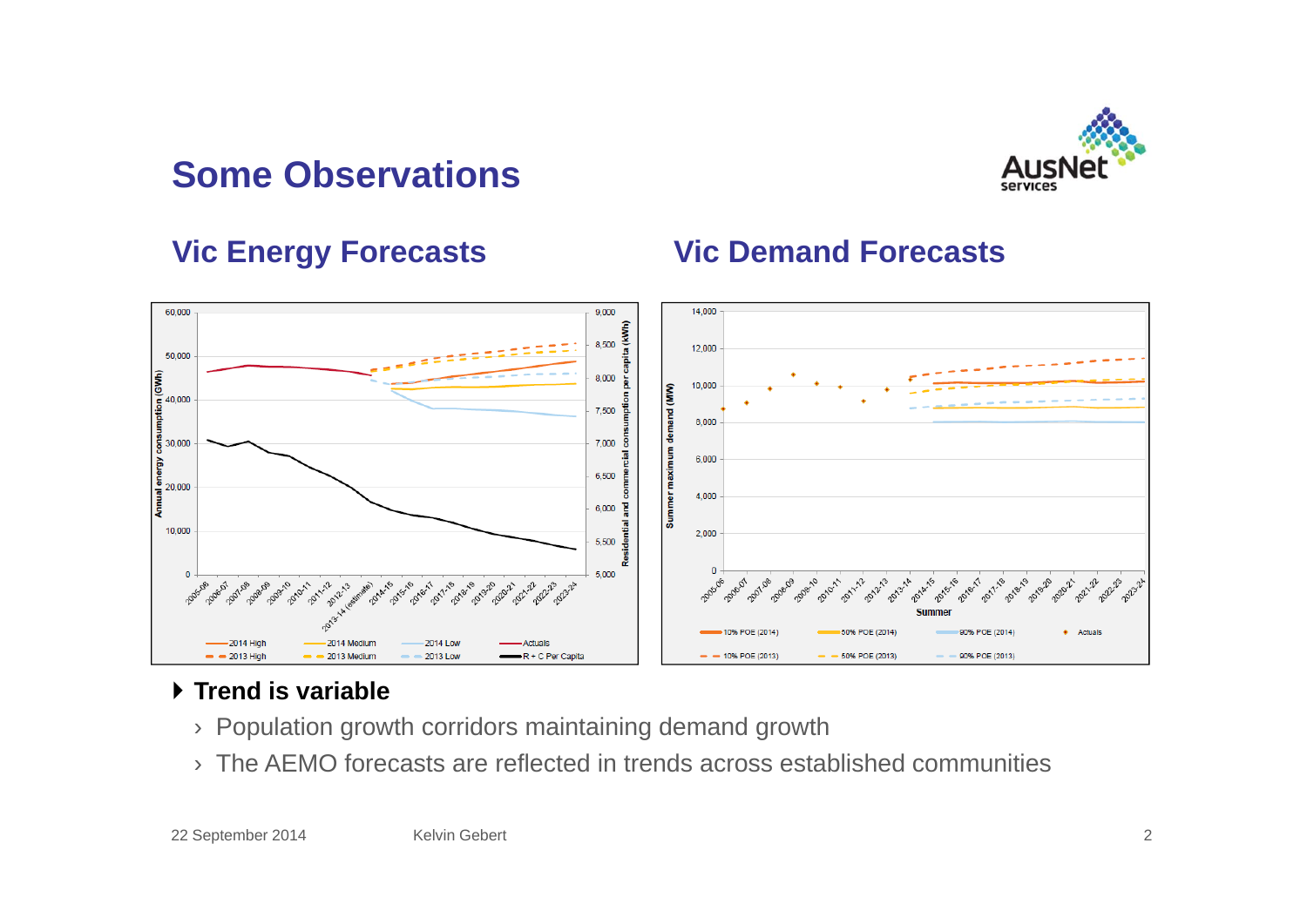## **Topographical Demand Growth**



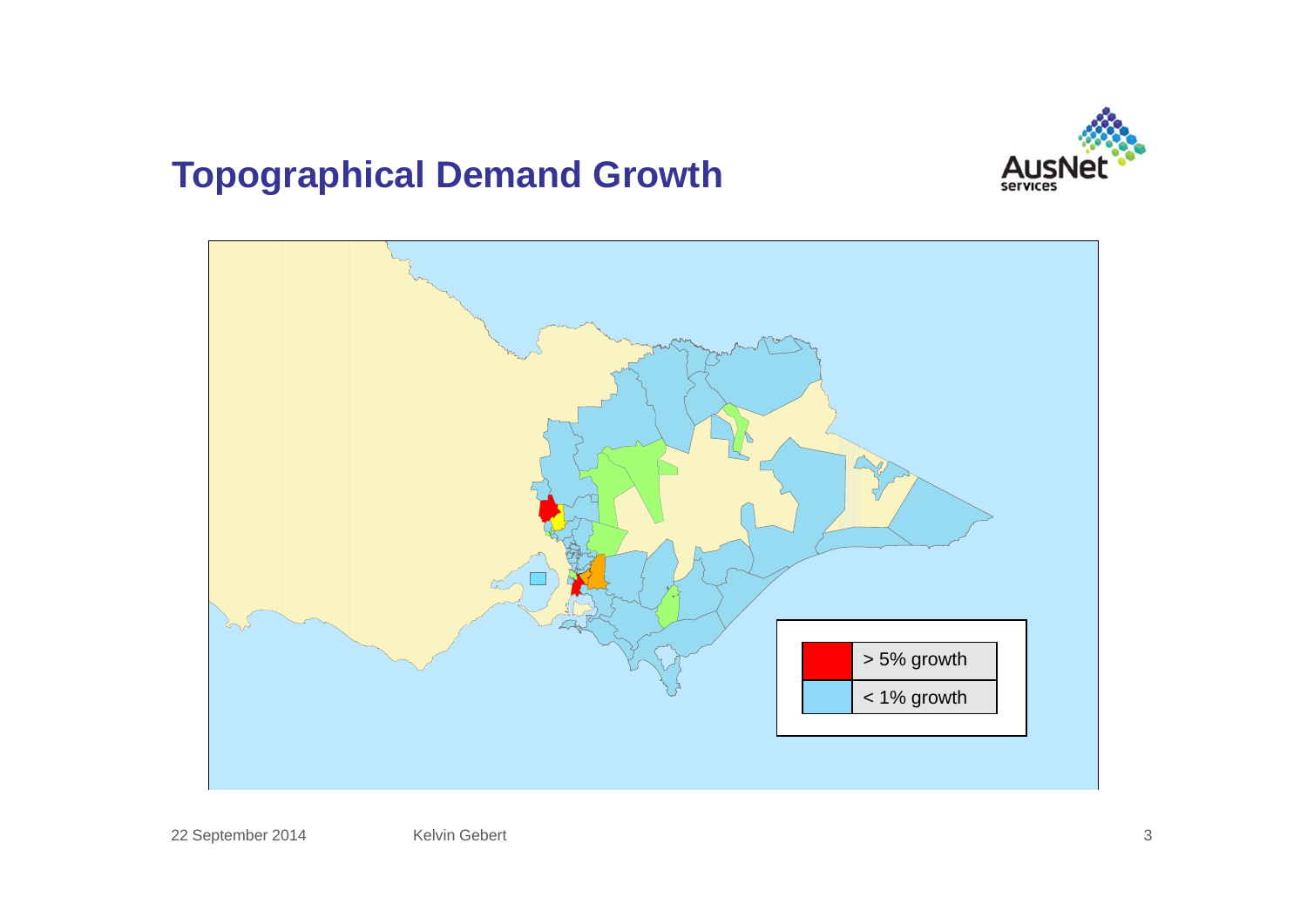# **Objectives for Tariff Reform**



### **In our view these are**

### **Fairness**

› Pricing arrangements do not equitably allocate costs on a 'cost to serve' basis

### **Dis-incentivise inefficient network bypass**

- › Cross-subsidisation leads to energy choice decisions which may be inefficient compared to network provided energy
	- And the network cost is not mitigated

#### **There is a need to recognise efficient new technology solutions**

- › At the network fringe, stand-alone energy solutions may be more efficient
	- Networks should be able to optimise the service provided to customers

### **Pricing should align to an altering service paradigm**

- › The definition of customer cannot be stereo-typed as an energy 'consumer'
	- The network may be better described as part of a customers energy solution
		- The attributes of network include supply security, stability and sharing
		- The value of these broader benefits needs to be captured in the service model

### **Retail tariffs should reflect DNSP pricing intentions**

22 September 2014 Kelvin Gebert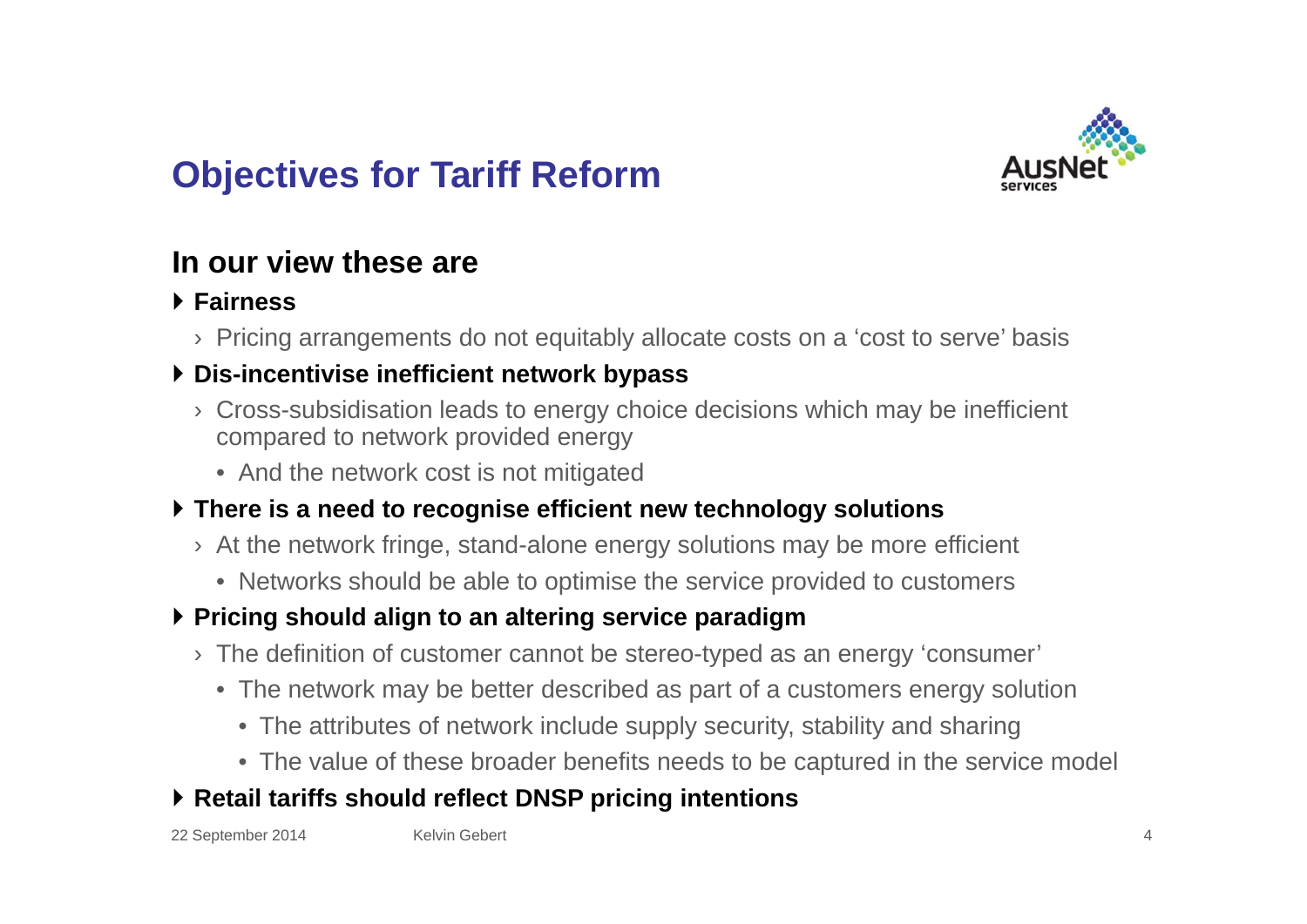# **Proposed Pricing Objective**



### **Clause 6.18.5 (a)** (draft)

- › The network pricing objective is that the tariffs that a Distribution Network Service Provider charges in respect of its provision of direct control services to a retail customer should **reflect the Distribution Network Service Provider's efficient costs of providing those services** to the retail customer.
	- The AEMC describes the objective as having a cost reflectivity focus
	- 3 key components of cost reflectivity are identified by AEMC (see next slide)
		- which form the basis of the pricing principles

#### **General Comment**

- › Guidance via an over-arching objective is supported
- › The components of cost reflectivity described help give it meaning
- › Translating this understanding to the proposed Pricing Principles is more challenging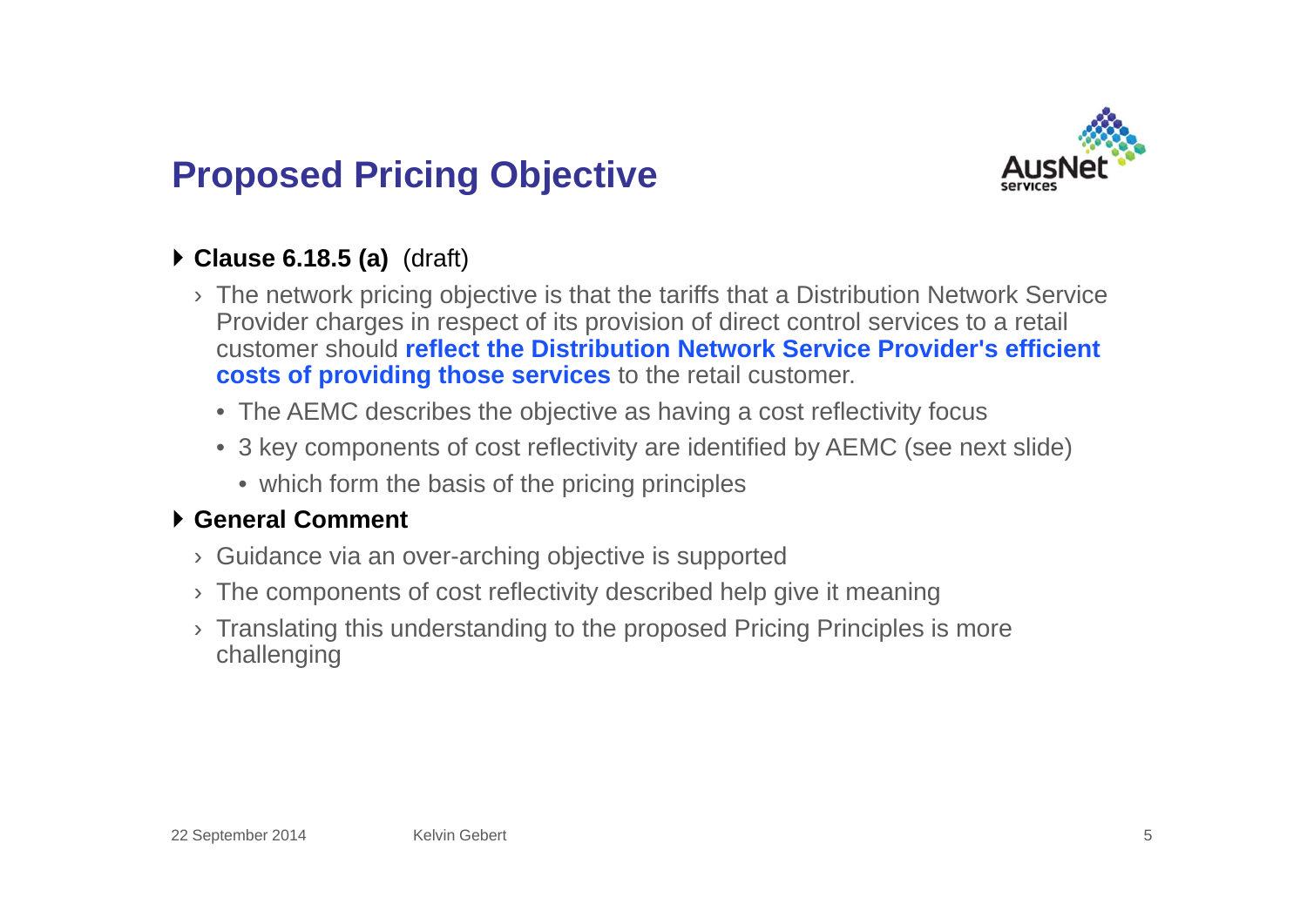

# **Components of Cost Reflectivity**

- 1. Sending efficient signals about **future network costs**
	- This is the LRMC component
		- Important in areas of the network with sustained growth
- 2. Allowing a DNSP to recover its regulated revenues so that it can recover its efficient **costs of building and maintaining the existing network**
	- The amount of revenue recovered from each tariff to reflect total efficient costs of providing services to the assigned customers
		- Allocates on basis of maintenance & safety investment as well as LRMC
		- An important cost allocation principle, helps overcome cross-subsidisation
- 3. Each consumer should pay for the **costs caused by its use of the network**
	- The AEMC identifies this with cross-subsidisation between tariff classes
		- We take this to support cost allocation relevant to
			- the customers chosen package of network services
			- geographic / demographic cost to serve
		- In our view, innovative pricing, such as a premium for network service insurance where customer is relatively energy self-sufficient would be consistent with this concept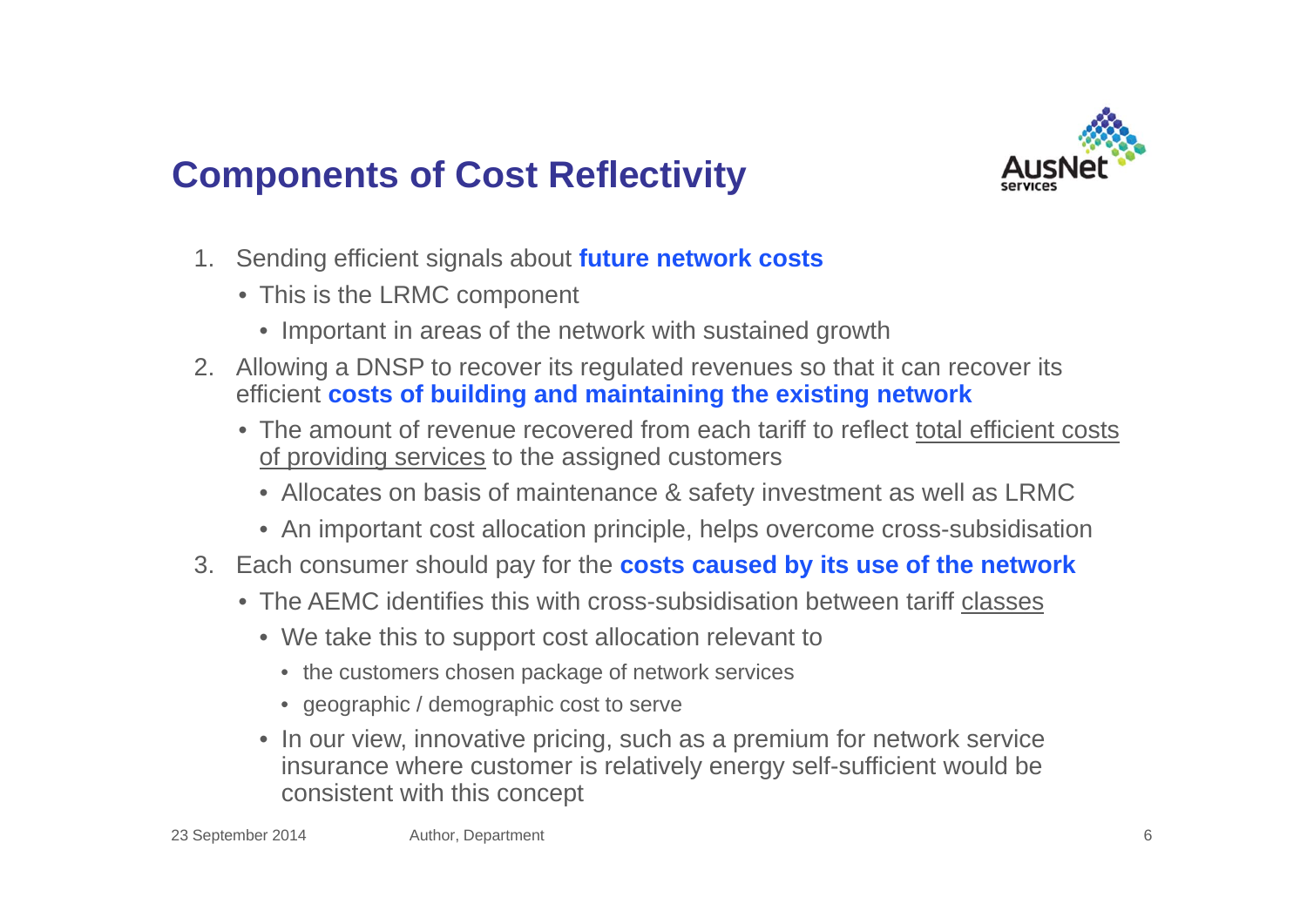## **Proposed Pricing Principles**



### **Each tariff must be based on LRMC**

- $\rightarrow$  The network expansion driver is demand, hence LRMC logically expressed as \$/kW
- › LRMC dependent on demand growth forecast, this is typically low
	- For much of the network LRMC makes a negligible contribution to the tariff
	- Method and approach in adopting LRMC will influence outcome
		- A uniform methodology and guidance would be preferable
- › Customers must be able to understand and respond to the LRMC pricing signal
	- It is not apparent that this condition can apply other than in Victoria
		- Dependence on interval metering
			- especially if customer understanding is a requirement
		- We query whether implementation in the short term is practicable
			- DNSPs required to base prices on LRMC from 2017
			- It is unclear how pricing structures will develop, how AER will determine conformance with the Rules and whether the outcomes will be acceptable to the jurisdiction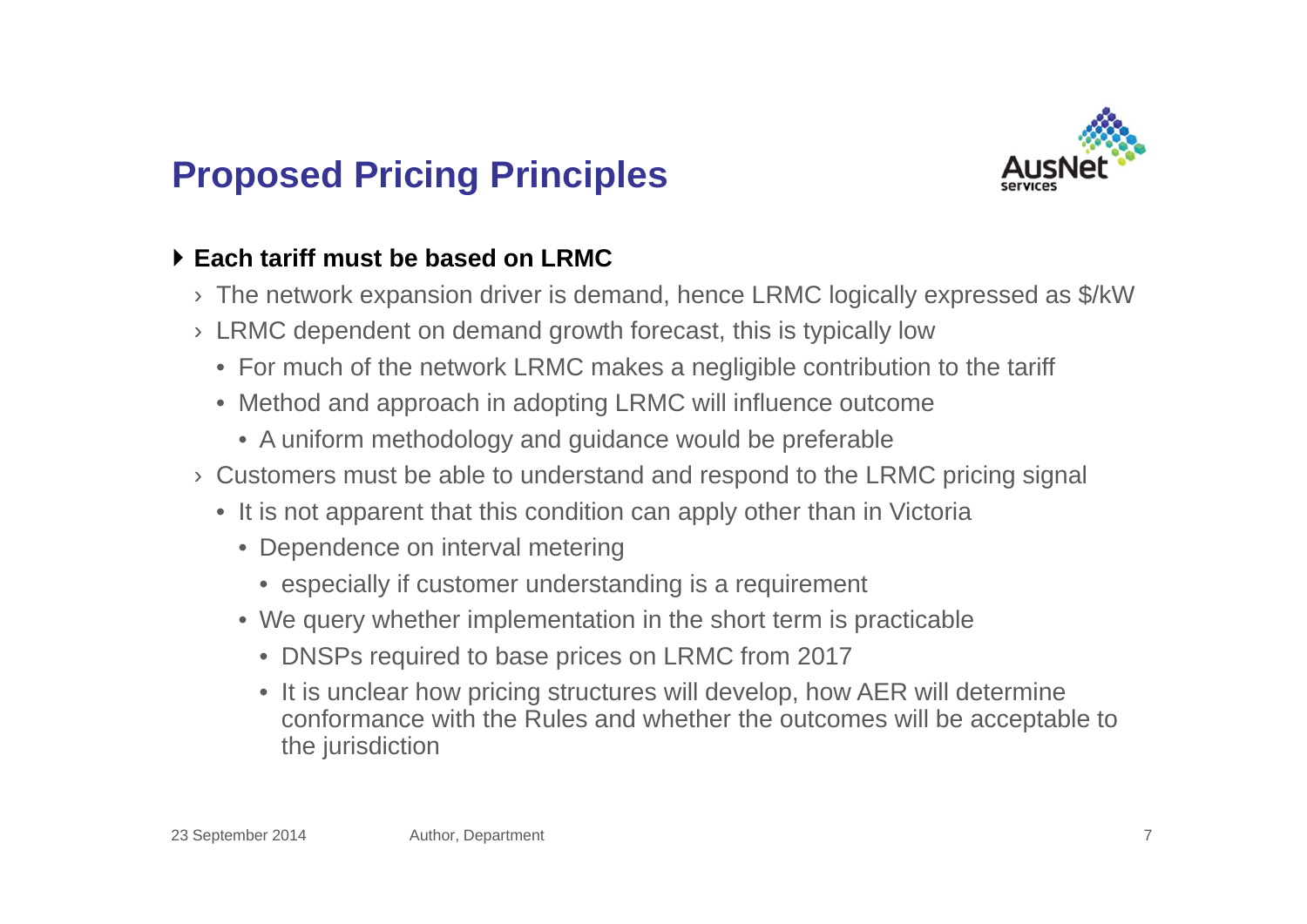## **Proposed Pricing Principles**



#### **Revenue expected to be recovered from each tariff**

- › Must reflect efficient costs of serving assigned customers
	- Cost allocation geographic differentiated (consistent with LRMC implementation)
	- Distortion to LRMC signal to be minimized. Questions:
		- Using a demand component for recovery of residuals appears to be in conflict
		- As does use of an energy component, which is a proxy for demand
		- We conclude that a significant fixed component may be necessary

| <b>Brattle Paper</b><br>Table 23              |                                        |                                                      |                       | Charges:                                                       | Fixed                                                    | Demand                                                   | Variable                                               |  |
|-----------------------------------------------|----------------------------------------|------------------------------------------------------|-----------------------|----------------------------------------------------------------|----------------------------------------------------------|----------------------------------------------------------|--------------------------------------------------------|--|
| "Introduce 3 Part                             | <b>Tariff components</b>               |                                                      |                       |                                                                | 150 to 400                                               | 75.00                                                    | 0.03                                                   |  |
| Tariff, No Bill Change<br>for Small Customers | <b>Units</b>                           |                                                      |                       |                                                                | $\frac{2}{\sqrt{2}}$                                     | \$/kW/year                                               | \$/kWh                                                 |  |
|                                               | Customers (%<br>of total)              | Annual<br>consumption<br>(kWh)                       | Peak demand<br>(kW)   | <b>Total annual</b><br>bill $(5)$                              | LRMC                                                     | Components of the bill $(\xi)$                           | Competing signal?                                      |  |
|                                               | 10%<br>30%<br>10%<br>10%<br>30%<br>10% | 3,000<br>6,500<br>10,000<br>3,000<br>6,500<br>10,000 | 4<br>4<br>8<br>8<br>8 | 542.31<br>900.00<br>1,007.69<br>842.31<br>1,200.00<br>1,307.69 | 150.00<br>400.00<br>400.00<br>150.00<br>400.00<br>400.00 | 300.00<br>300.00<br>300.00<br>600.00<br>600.00<br>600.00 | 92.31<br>200.00<br>307.69<br>92.31<br>200.00<br>307.69 |  |
| 23 September 2014                             | Average revenue per customer (\$/yr)   |                                                      |                       | 1,000.00                                                       |                                                          |                                                          |                                                        |  |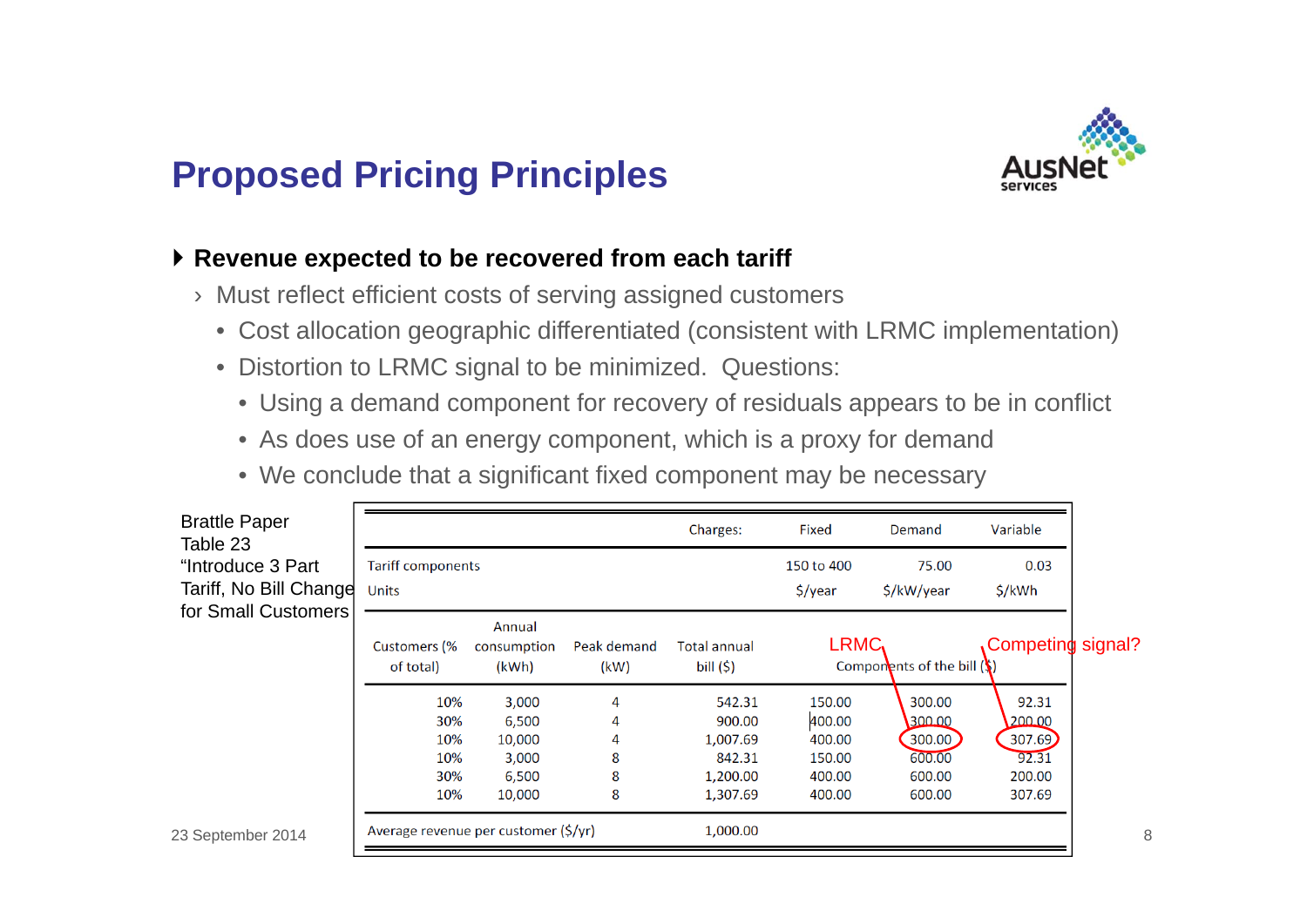

## **Proposed Pricing Principles**

#### **Minimise impact on customers**

- $\rightarrow$  Two key factors noted in the draft Rule have regard to:
	- customer choice of tariff
		- It is not clear what the objective of choice would be in the proposed framework
			- Provision is not apparent
			- Should not be synonymous with avoidance
	- extent to which customers can mitigate impact via usage decisions
		- LRMC basis is required
		- Usage decisions will only influence outcomes in high LRMC geographic areas
		- Yet cost allocation may impact low LRMC geographic areas